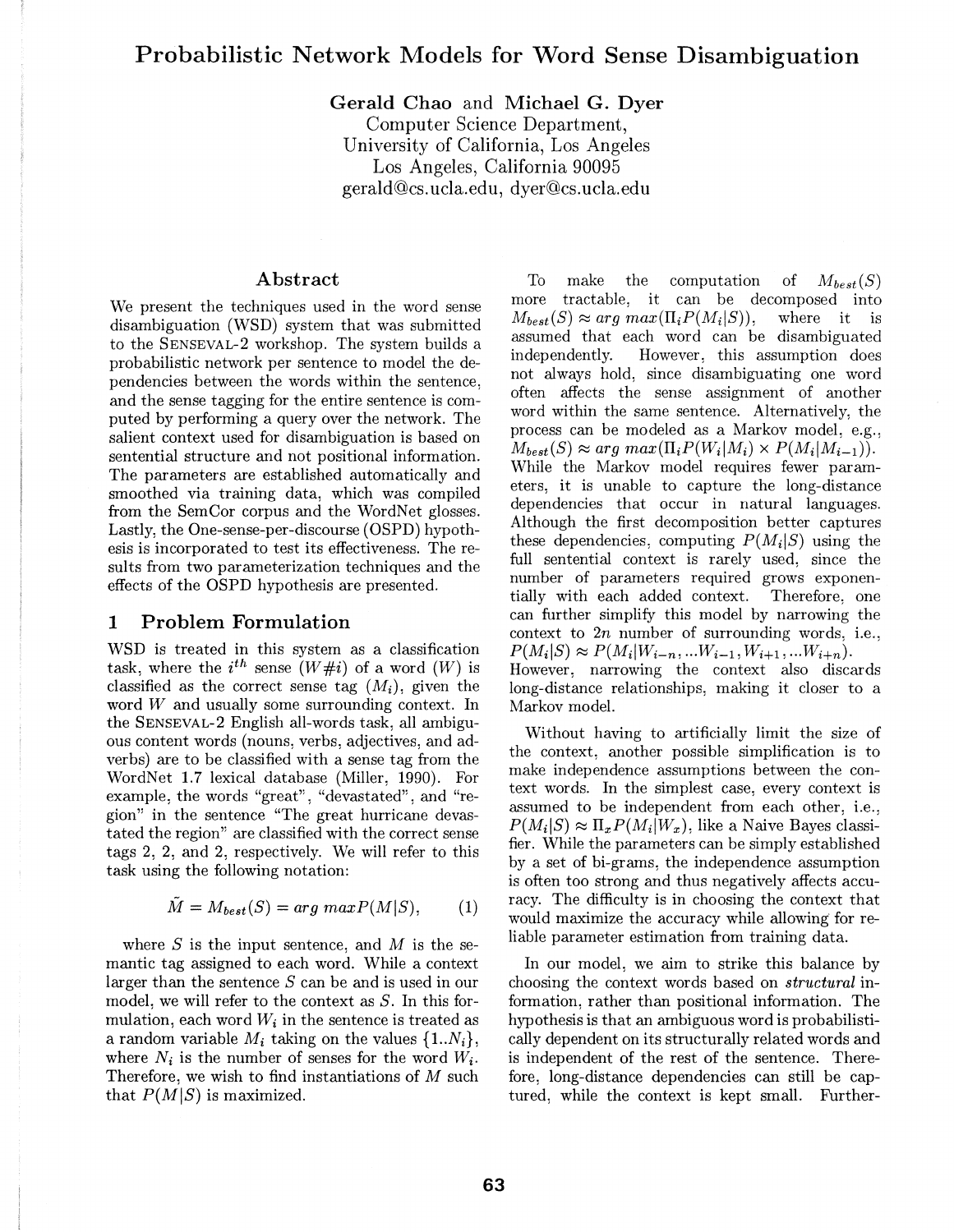

Figure **1:** An example of a Bayesian network and the probability tables at each node that define the relationships between a node and its parents. The equation at the bottom shows how the distribution is represented by the network.

more, each word is not classified independently of each other, but is computed as one single query that determines all of the sense assignments that result in the highest overall probability for the whole sentence. Therefore, our model is a combination of the decompositions described above, by selectively making independence assumptions on a per-word basis to best model  $P(M_i|S)$ , while computing  $M_{best}(S)$ in one query to allow for interactions between the word senses *M;.* 

#### **1.1** Bayesian Networks

This process is achieved by using Bayesian networks to model the dependencies between each word and its contextual words, and based on the parameterization, compute the best overall sense assignments. A Bayesian network is a directed acyclic graph G that represents a joint probability distribution  $P(X_1, ..., X_n)$  across the random variables of each node in the graph. By making independence assumptions between variables, each node i is conditionally dependent upon only its parents *P A;* (Pearl, 1988):  $P(X_1, ..., X_n) = \prod_i P(X_i | PA_i)$ . By using this representation, the number of probabilities needed to represent the distribution can be significantly reduced. Figure 1 shows an example Bayesian network representing the distribution  $P(A, B, C, D, E, F)$ . Instead of having one large table with  $2<sup>6</sup>$  parameters (with all Boolean nodes), the distribution is represented by the conditional probability tables (CPTs) at each node, such as  $P(B | D, F)$  at node B, requiring a total of only 24 parameters for the whole distribution. Not only do the savings become more significant with larger networks, but the sparse data problem becomes more manageable as well. The training set no longer needs to cover all permutations of the feature sets, but only smaller subsets dictated by the sets of variables of the CPTs.

In our model using Bayesian networks for WSD, each word is represented by the random variable

*M;* as a node in *G.* We then find a set of parents  $PA_i$  that  $M_i$  depends on, based on structural information. Using this representation, the number of parameters is significantly reduced. If the average number of parents per node is 2, and if the average number of senses per word is 5, then the joint distribution across the whole sentence  $P(M_1, ..., M_N)$  is represented by the Bayesian network with  $\approx 5^{(2+1)} * N$  parameters. This is in contrast to a full joint distribution table that would contain  $5^N$  entries, which is obviously intractable for any sentence of non-trivial length N. Bayesian networks also facilitate the computation of the instantiations for  $M_i$  such that  $P(M_1, ..., M_N)$  is maximum. Instead of looking for the maximum row in the table with  $5^N$  entries, this computation is made tractable by using Bayesian networks. Specifically, this query, called Maximum A Posteriori (MAP), can be computed in  $O(5^w)$ , where  $w \ll N$  and indicates the connectiveness of *G.* 

Using the same notation above, the process of a whole-sentence word sense disambiguation using probabilistic networks can be described as the following:

$$
M_{best}(S) \approx arg max \Pi_i P(M_i | W_i, W_{PA_i}, M_{PA_i})
$$

 $\approx arg \ max \prod_i (P(M_i|M_{PA_i})P(M_i|W_i,W_{PA_i})).$  (2)

The first approximation is based on our hypothesis of a word's sense is dependent only on structurally related words. It is further decomposed in the second term to minimize the sparse data problem. This process consists of three major steps: 1) defining the structure of the Bayesian network  $G$ , 2) quantifying the network with probabilities from training data  $(P(M_i|W_i,W_{PA_i}))$ , and finally, 3) answering the query of the most probable word sense assignments  $(arg \, max\Pi_i(...))$ .

#### **2 Network Structure**

The first step in constructing a Bayesian network is to determine its structure  $G$ , which defines each node's dependency relationship with the rest of the network. In our model, we are making these independence assumptions based on the structural relationships between words. Specifically, given the sentence S and its parse tree, we automatically construct a graph *G* by first creating a node *M;* for each word  $W_i$ . This process is best illustrated by the example shown in Figure 2. For each node *M;,* an edge is added to node  $M_x$ , where  $M_x$  is the head word of a verb phrase (board  $\rightarrow$  approved), the target of the modifier  $M_i$  (today's  $\rightarrow$  meeting), or the preposition  $M_x$  where  $M_i$  is the target or a constituent of the prepositional phrase (approved  $\rightarrow$  at). One can see that if the parse tree is known, the construction of network  $G$  is straight-forward. For SENSEVAL-2, the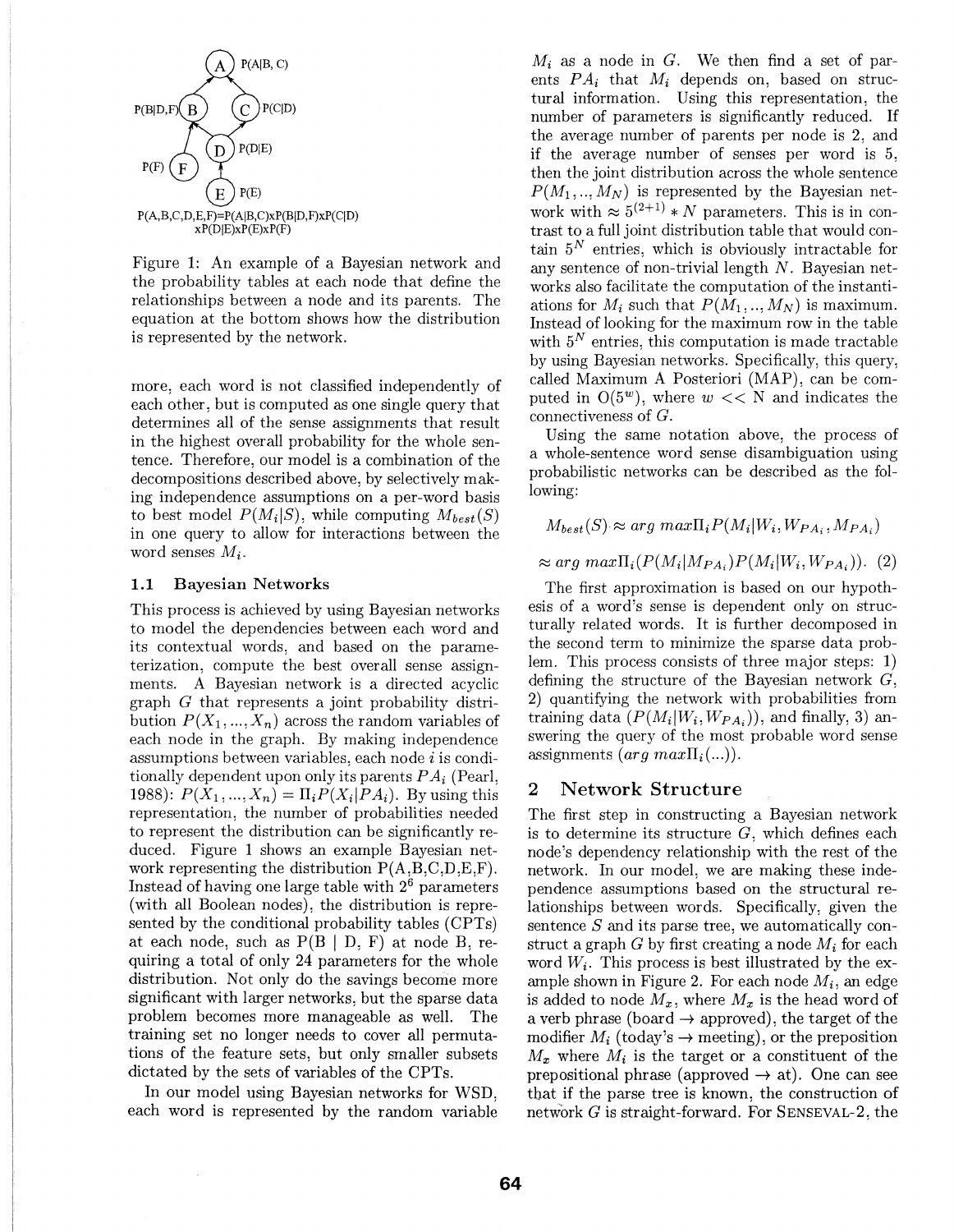

Figure 2: An example of a Bayesian network representing the inter-dependencies between the words of the sentence "The board approved its acquisition by ABC Co. of New York at today's meeting."

parse trees provided in Treebank format were used to build the Bayesian networks' structure.

Once the structure of the Bayesian network is determined, the context, i.e., the parents  $PA_i$ , for each word is established. Using the same example, the context for the word "approved" is "board" and "acquisition", and for "at" it is "approved" and "meeting'). Our hypothesis is that these structurally related words: among all of the words within the sentence, provide the best contextual information for sense disambiguation. That is, given that the parents' word form *WPA,* and senses *MPA,* are known, the sense assignment for  $M_i$  is independent of all other words in the sentence. This is, of course, a simplification due to the constraint in minimizing the context. However, the use of Bayesian networks allows for easy expansion of context by establishing more edges between nodes or adding new nodes, provided that the parameters can be determined reliably.

# 3 Establishing the Parameters

Once *G* is determined, the CPTs at each node need to be quantified. Using the same example above, for the word "approved", its CPT *P(appraved#ilboard#i, acquisition#i)* would contain 2 (number of senses for "approved")  $\times$  9  $\times$  4 = 72 entries. For a word without any parents, such as "today's'), its priors are used.

While determining the network structure is relatively simple, establishing accurate parameters is quite difficult, even with a small context such as ours. Due to the limited size of SemCor, our only labeled training data, we used additional sources to quantify and smooth these parameters. Primarily we deployed the same techniques used in our Bayesian Hierarchical Disambiguator (BHD) model (Chao and Dyer, 2000), which uses Internet search engines to estimate parameters based on permutations of synonym words, a method first introduced by Mihalcea and Moldovan (1999). These parameters are then smoothed by training data obtained from SemCor. The details of BHD are omitted here due to space constraints.

Although BHD was only used on adjective-noun

pairs, the same principles are used to quantify all of the CPTs in this model. While only one hierarchical network is needed to smooth the parameter for adjective-noun pairs, up to three hierarchical networks are used for each potential parent. Since the smoothing computation is very efficient, being linear in the depth of the network, these additions did not impact the speed of the model. The majority of the time was used to query the Internet search engine.

The BHD model, however, did use additional training data that was collected from the Word-Net glosses and manually annotated. While it resulted in good accuracy, this was obviously not an option for SENSEVAL-2. Instead, the example sentences from WordNet are extracted and first tagged by Brill's POS tagger (Brill, 1995). Then an experimental parser and our WSD system were used to parse and disambiguate the sentences to extract additional training data. For example, for the 6th sense of adjective "great", the pair "great#6 time" is extracted from the example sentence fragment "had a great time at the party" and automatically disambiguated. The labeled pair is then added to the training set for great#6.

Lastly, the priors in this model are determined directly from SemCor's occurrence statistics and estimated using Maximum Likelihood Estimation (MLE). This is another simplification over the BHD model, where the priors were determined using the hundred most frequent adjective-noun pairs culled from the Internet and then manually classified. It is well known that MLE is inaccurate when the number of events are low, as is in this case when rarer senses often have only single occurrences.

Nevertheless, we are able to address both of the manual steps used in the BHD model with automated processes. However, it is our belief that they are also the weakest part of our model and contribute the most to the errors.

# 4 Querying the Network

With both the structure  $G$  and the parameters established, the query we pose is to compute the instantiations for each random variable that would result in the highest joint probability, i.e.,  $arg \, maxP(M_i|S)$ . This is computed easily using the Maximum A Posteriori (MAP) query. This was implemented using the JointTree algorithm (Darwiche, 1995) and can be computed in  $O(|c|^w)$  time, where  $|c|$  is the size of the variable (number of senses), and *w* is the tree width. Given that our networks are sparsely connected, *w* is usually close to 3, the average number of parents  $+1$ .

The advantage of using the MAP query is that it computes variable instantiations that will maximize the *overall* probability across the whole sentence, rather than the localized context. Further-